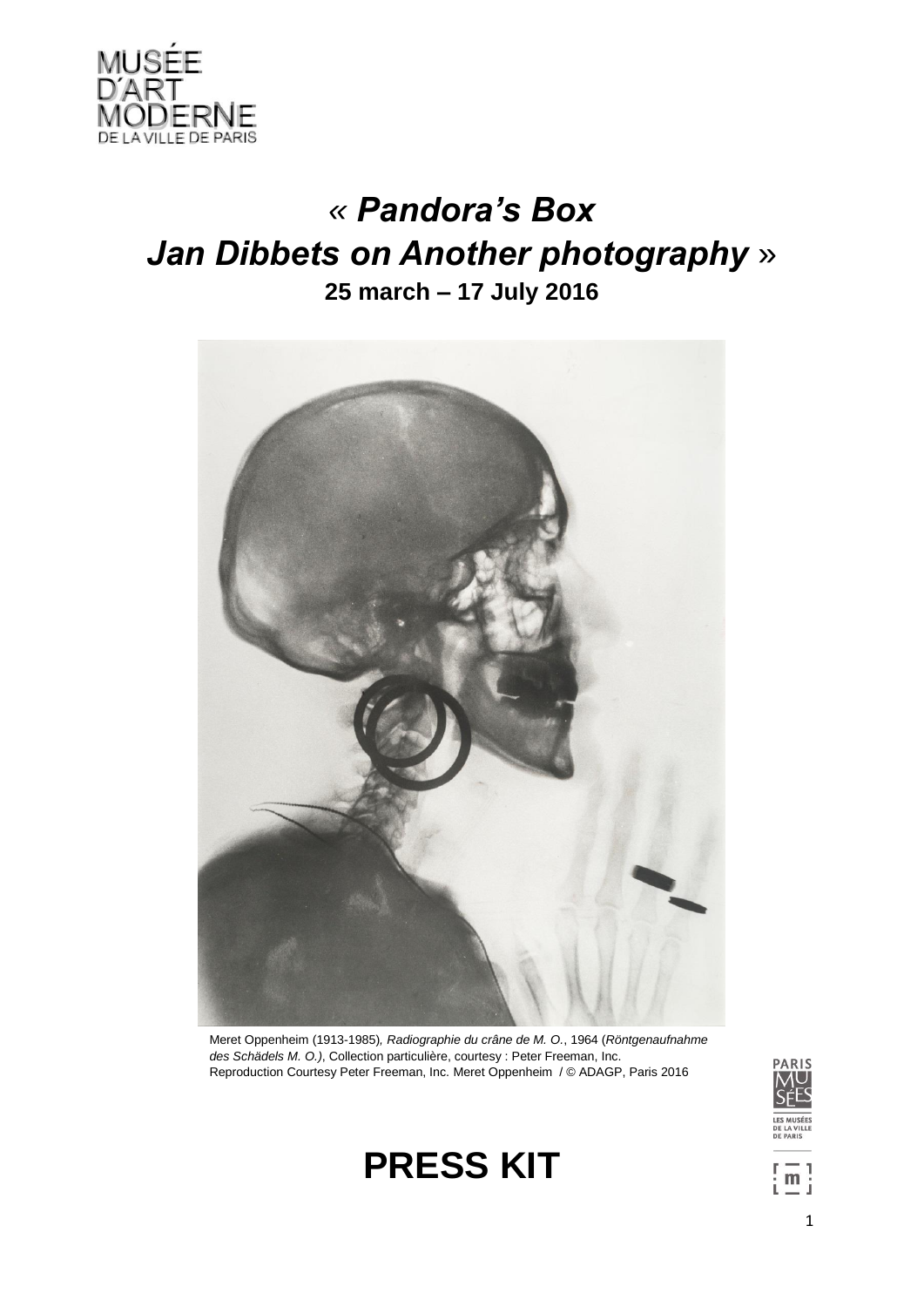# **SUMMARY**

| Press kit                    | page 3  |
|------------------------------|---------|
| <b>Exhibition layout</b>     | page 4  |
| The exhibition catalog       | page 6  |
| Catalog extracts             | page 7  |
| <b>Practical information</b> | page 13 |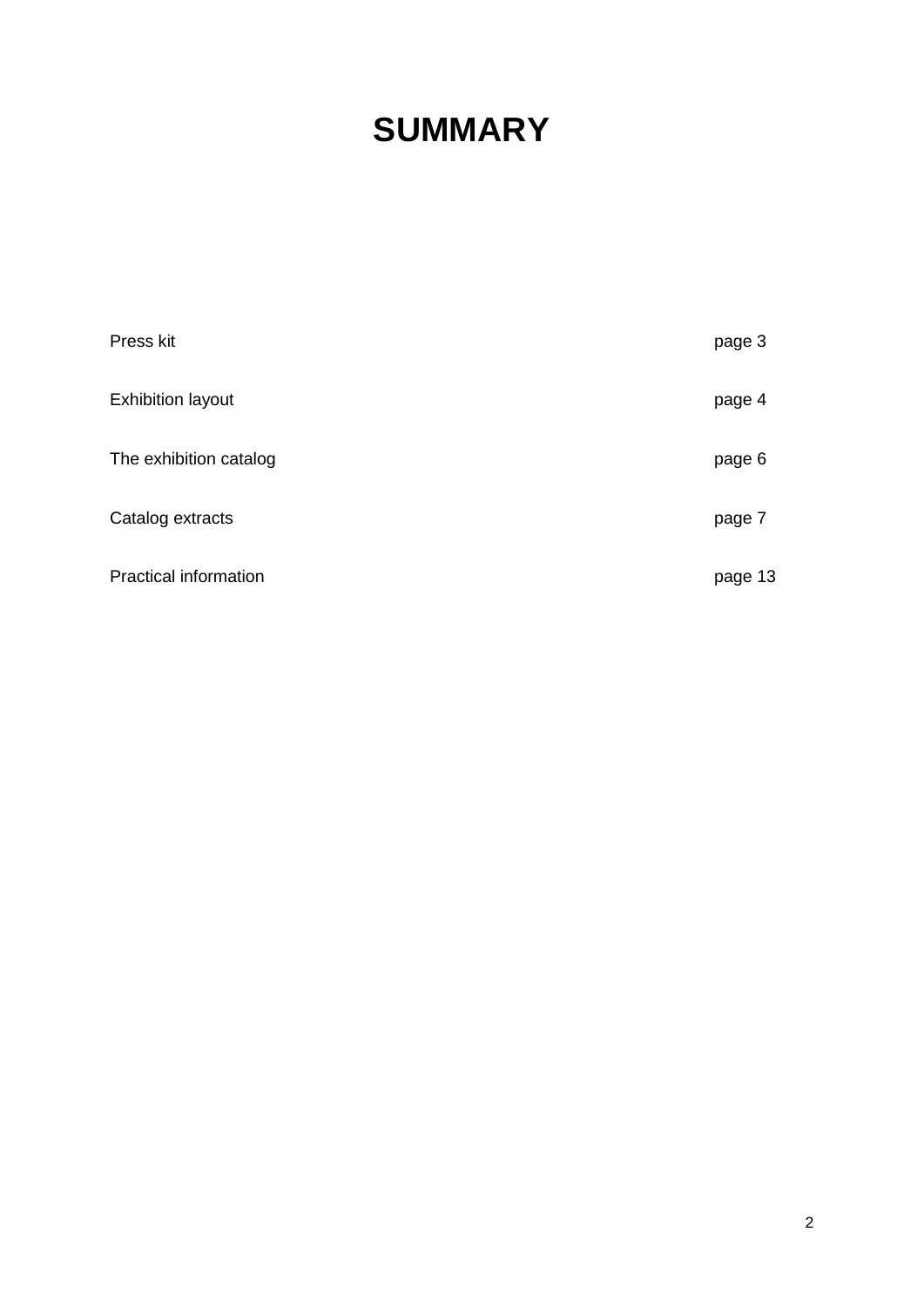

## *Pandora's Box Jan Dibbets on Another photography*

25 March - 17 July 2016

**Press preview:** Thursday 24 March 11 am – 2 pm **Opening:** Thursday 24 March 6 pm – 9 pm

*"In the course of photography's brief history we can see how this diabolical, hybrid medium began to insist increasingly on its place in the arts, especially since the 1960s and the coming of Conceptualism." (Jan Dibbets)*

**The Musée d'Art Moderne has called on Jan Dibbets – whose own contribution to Conceptual art was decisive – for a reinterpretation of the history of photography from its invention up to the present day. Rejecting a conventional approach in what is his first venture into curating, Dibbets sets out to pursue the line he has been following since the 1960s, and which marked his exhibitions at the Musée d'Art Moderne in 1980, 1994 and 2010.** 

Jan Dibbets has addressed this project radically. For him the power of the photographic medium lies in its specific characteristics and technical possibilities, rather than in its content and subject matter. At odds with the ongoing institutionalisation of the documentary image, he quotes Duchamp's reply to a question from Stieglitz in 1922: "You know exactly what I think about photography. I would like to see it make people despise painting until something else will make photography unbearable." ("Can a Photograph Have the Significance of Art", *MSS*, no. 4, December 1922, New York).

Breaking with the standard museum codes while adhering to a more or less chronological framework, the exhibition investigates the nature of the photograph in the digital age and photography's relationships with the visual arts. Although the discipline quickly became a competitor for painterly realism – think Ingres – it is the scientifically oriented photographers of the 19th century who emerge here as the true visionaries, paving the way for entire output of the 20th century. Nicéphore Niépce, Gustave Le Gray, Etienne-Jules Marey and Eadweard Muybridge are on show here, alongside other photographers less well known – but for Dibbets just as crucial – including Wilson A. Bentley and Etienne Léopold Trouvelot. Their direct successors are Karl Blossfeldt, Man Ray, Alexander Rodchenko, Paul Strand and Berenice Abbot – in a line that continues on to Bruce Nauman.

As an apologia for photography's reproducibility, the "Pandora's Box" the discipline represents for Dibbets is a recipe for total freedom: side by side he shows two similar images, or a positive and its negative, or a copy of a famous work made by a later photographer.

The high point of the exhibition is a selection of photographs by contemporary artists – among them Thomas Ruff, James Welling, Wade Guyton, Seth Price … – whose recourse to digital technology compels an extension of the concept of what Markus Kramer calls the "photographic object".

The generously illustrated catalogue includes contributions from Hubertus von Amelunxen, Jan Dibbets, Markus Kramer, François Michaud and Erik Verhagen.

With the support of





Meret Oppenheim (1913-1985), Radiographie du crâne de M. O., 1964 (Röntgenaufnahme des Schädels M. O.) Collection particulière, courtesy : Peter Freeman, Inc. Reproduction Courtesy Peter Freeman, Inc. Meret Oppenheim / © ADAGP, Paris 2016

**Museum Director Fabrice Hergott** 

**Exhibition curators** Jan Dibbets François Michaud

**Visitor information** Musée d'Art Moderne de la Ville de Paris 11 Avenue du Président Wilson 75116 Paris Tel. 01 53 67 40 00 www.mam.paris.fr

Open Tuesday – Sunday  $10$  am  $-6$  pm Late closing: Thursday, 10 pm

**Admission Full rate**: 9 € **Concessions**: 6 €

**Catalogue** published by Paris

Musées, 42 €

**Cultural activities** Information and bookings Tel. 01 53 67 40 80

**Press officer** Maud Ohana maud.ohana@paris.fr Tel. 01 53 67 40 51

Follow MAM

#expoDibbets



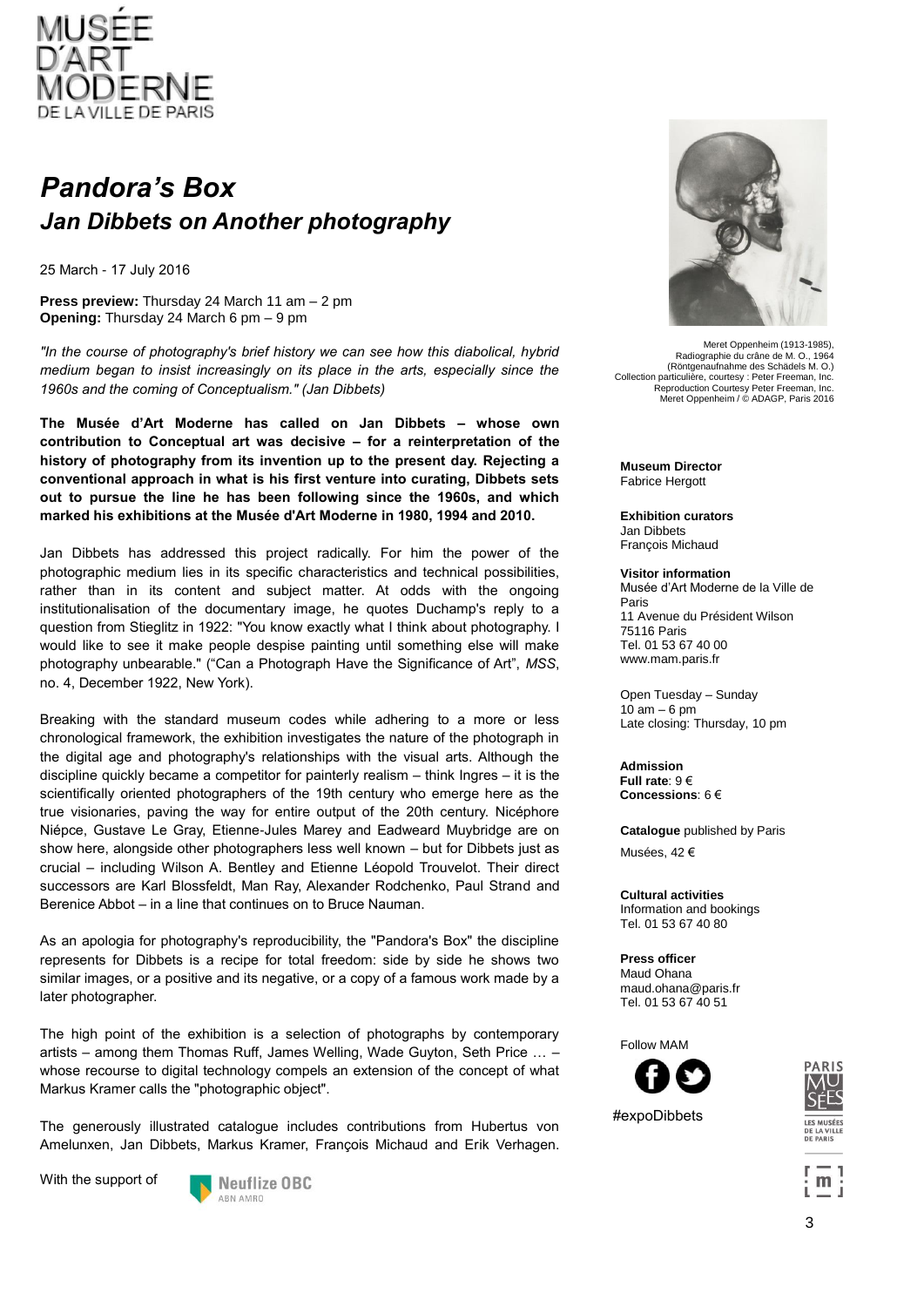## **Exhibition layout**

## **Pandora's Box another photography by Jan Dibbets**

The Musée d'Art Moderne de la Ville de Paris has invited Jan Dibbets – whose own contribution to Conceptual art was crucial – to take a fresh look at the history of photography from its invention up to the present day. In this personal overview of what he calls "another photography" Dibbets sets out to convey his passion for a medium which, before becoming an art form, was primarily a matter of technique. The exhibition opens with a photographic reproduction of Jean Auguste Dominique Ingres's *Portrait de la vicomtesse d'Haussonville*, painted between 1842 and 1845, just as the history of photography was beginning. By thus proclaiming Ingres the precursor of colour photography, Dibbets raises the question of realism and the writing of a new history of art. The point here is not to set up a polarity between photography and painting, but to show how the discoveries of such forerunners as Nicéphore Niépce, William Henry Fox Talbot, Anna Atkins, Gustave Le Gray, Eadweard Muybridge and Étienne Jules Marey have led directly to today's most recent artistic practices. Science has enabled photography to advance, but at the same time photography has constantly striven to push back its technical boundaries. The experimentation of the early twentieth century had less and less to do with science as such. As the work of Alvin Langdon Coburn, Anton Giulio Bragaglia, Alfred Stieglitz, Alexander Rodchenko and Man Ray testifies, photography was taking up central issues of the artistic avant-garde of its time. The format is not strictly chronological: alternating between the medium's beginnings and recent creative endeavours, the exhibition underscores the continuing echoes of the past. As far as possible we have tried to show original works, but at the same time Jan Dibbets is calling on us to rethink this concept: in urging an awareness of all the implications of photography's reproducibility, he shares the concerns of appropriationist artists like Sherrie Levine. Besides, the advent of the digital brought a further quantum leap in the medium's history, as illustrated by the work of Thomas Ruff who consistently expanded our traditional understanding of photography by creating a new form class of the technological image… Younger artists like Seth Price, Wade Guyton and Kelley Walker took these ideas further by developing an increasingly spatial approach.

### **Photographic objects**

The works presented here reflect a very specific choice mainly based on the «photographic object» concept outlined by Markus Kramer in his analysis of the work of some of the artists on show. The rise of information technology has made possible purely digital images with no equivalent in the actual physical world. Also, new images have been obtained by using digital or analogue technology to produce transformations of existing source material. In contrast with traditional photography, the outcome may have only the most distant relationship with the original, since any object can be distorted to the point of becoming an abstract image. At the same time the process involved is still photography. Thomas Ruff's abstract images, for example, have the same technical characteristics as those he produces by blowing up an old photograph using contemporary procedures. Katharina Sieverding creates hallucinatory presences by technological manipulation of the original image, while James Welling chooses referents that enable him to achieve monochrome surfaces. On the other hand, whatever method Kelley Walker, Seth Price, Wade Guyton or Spiros Hadjidjanos use to generate three-dimensional structures out of two-dimensional images, the results are closer to sculpture. Even so, they can still be considered «photographic objects» in that the artists' approach and the processes used are only an extension of the field of technology. Each of these artists is seeking an extreme expression of the photographic principle; this is why they have been chosen for this exhibition.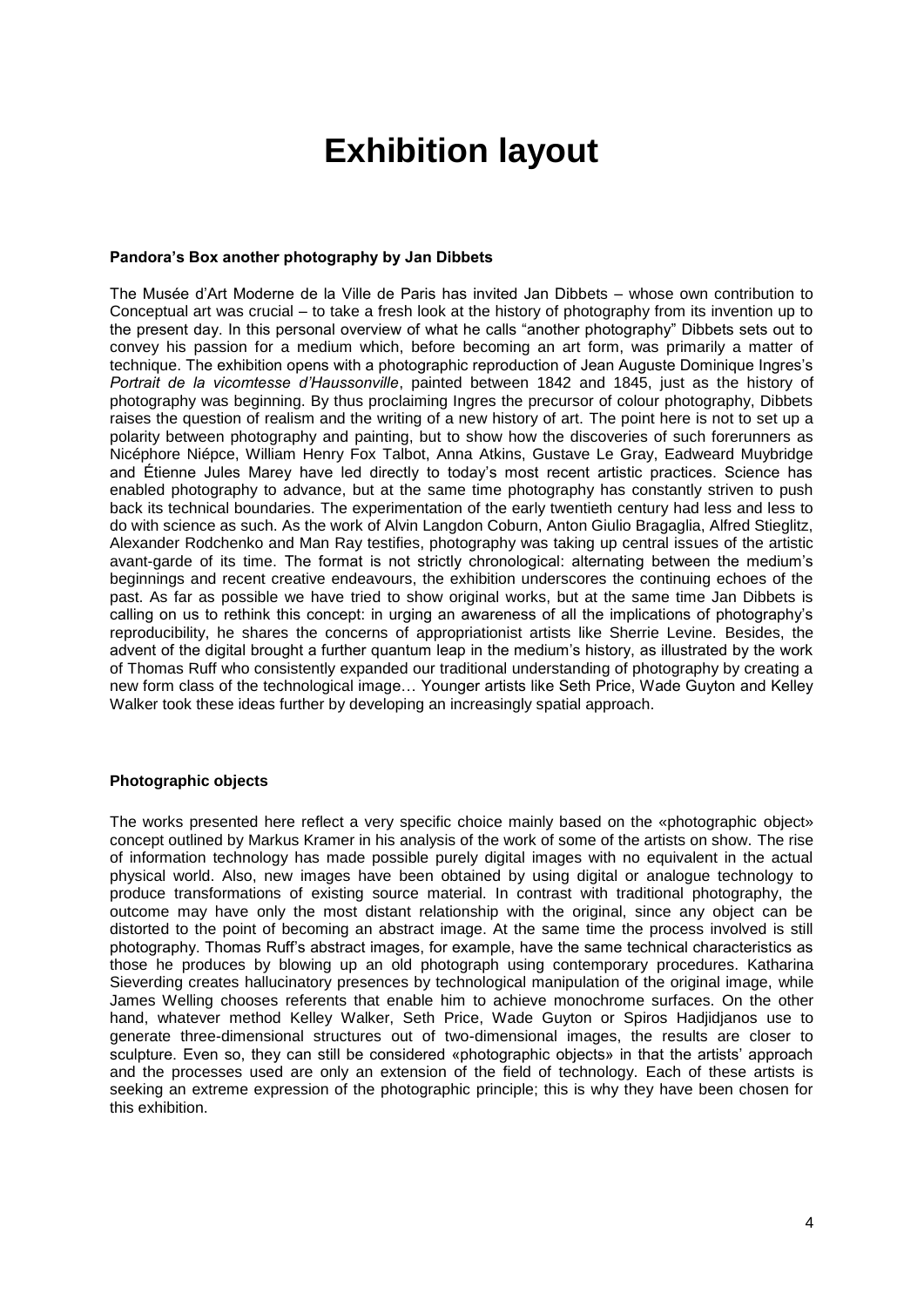## **Scientific photography**

Photography was the outcome of the work of the physicist and chemist Nicéphore Niépce and his meeting with the painter and theatre set designer Louis Jacques Mandé Daguerre. Daguerre was also the creator of the famous Diorama in Paris in 1822 – a synoptic painted representation of the city. Their collaboration led to the invention of the daguerreotype, officially announced to the French Academy of Science by François Arago in 1839. The daguerreotype, however, was a single, nonreproducible object. By 1844 photography was being used to record natural phenomena. William Henry Fox Talbot and Anna Atkins brought to their images of flowers an artistic quality echoed in the pictures later taken by Karl Blossfeldt but only revealed to the public in the 1920s. The new medium also made possible the reproducible capturing of what the human eye could not see, from the infinitely large to the infinitely small. Thus in 1845 it was being used for microphotography by Andreas Ritter von Ettingshausen or Auguste Adolphe Bertsch, and for astronomy. In the 1880s Jules Janssen and Paul and Prosper Henry were producing photographs of the solar system. It was at the same period that the invention of gelatin-silver bromide snapshots made taking photos easier, and the medium became a research tool for scientists. In 1882 Étienne Jules Marey and Georges Demenÿ pursued the work done by Eadweard Muybridge and developed chronophotography, the sequential analysis of movement. Thus photography gave access to the behaviour of living creatures, one example being Duchenne de Boulogne's documenting of his physiology experiments. Then the discovery of X-rays by Wilhelm Conrad Röntgen in the last decade of the 19th century brought the rise of radiography. All these images formed an enormous repertoire which would be drawn on by the artistic avant-gardes of the early 20th century.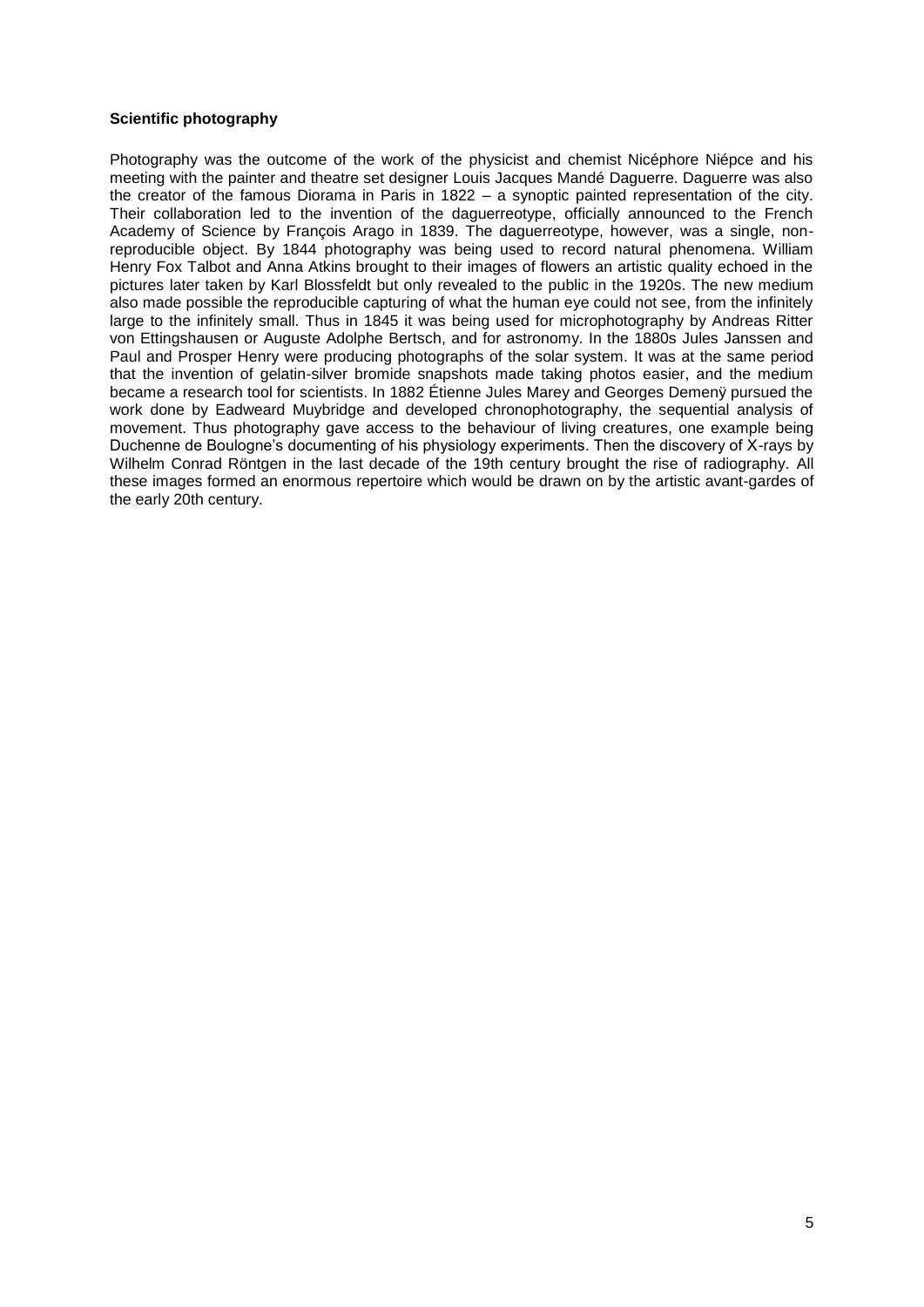# **The exhibition catalog**

Title : *Pandora's Box, Jan Dibbets on Another photography* Price : **42 €** Edition : **Paris Musées** French and English version

## **SUMMARY**

**•** Introduction Fabrice Hergott

**•** *Do Androids Dream of Electric Sheep?* François Michaud

**•** Jan Dibbets in conversation with Erik Verhagen *Stop Taking Photos !*

**•** Hubertus von Amelunxen *La Soupe de Daguerre* or How the Ends Touch the Beginnings

**•** Markus Kramer *Photographic Objects* 

**•** Biographies and List of Works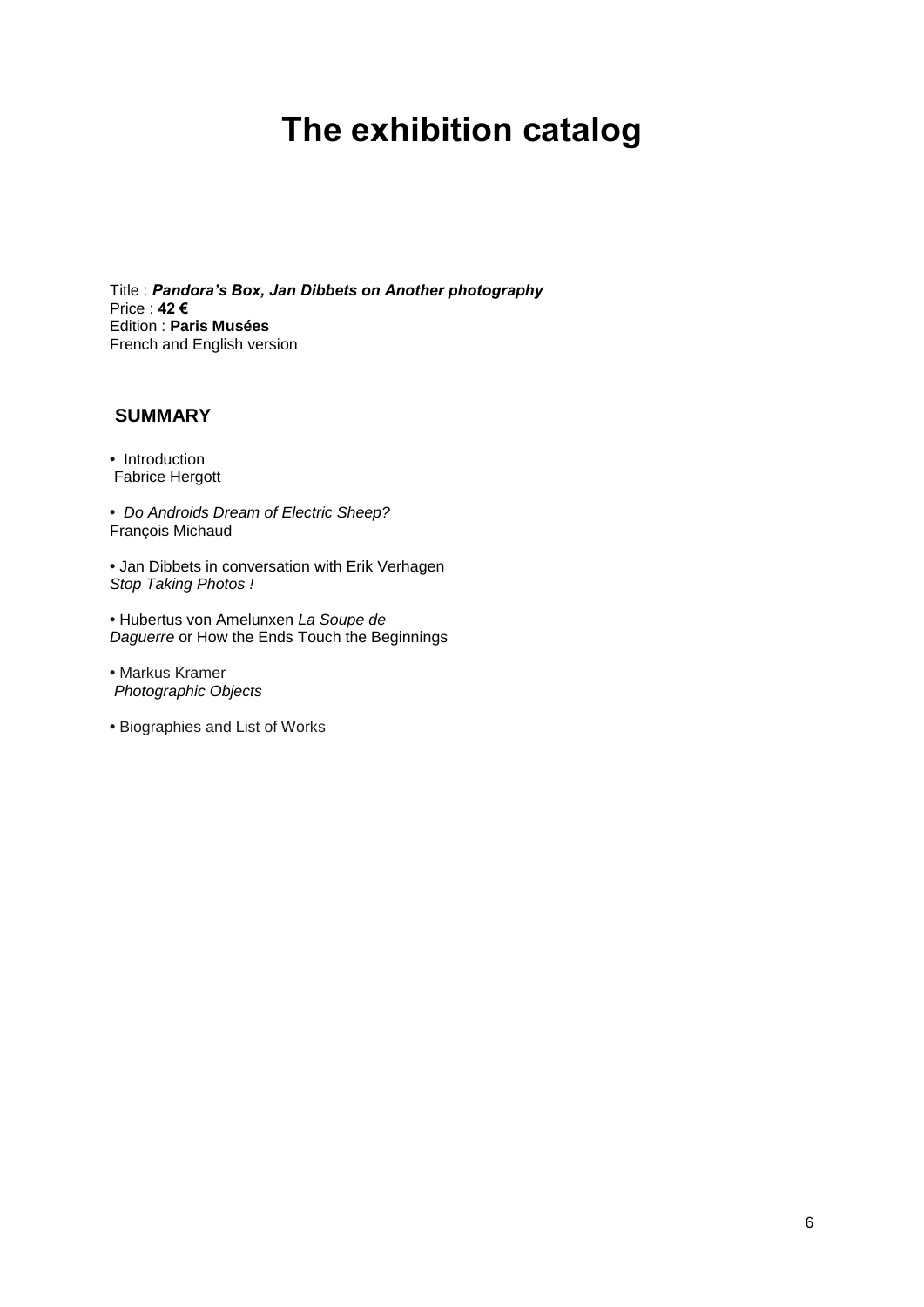## **Catalog extracts**

## **INTRODUCTION**

The artist Jan Dibbets is well known to the Musée d'Art Moderne, where he has presented three solo exhibitions, in 1980, 1994 and 2010. An exceptional figure, who has demonstrated remarkable consistency, his works have always found their place quite naturally within the museum's monumental halls. Is this because, through light, framing, monumentality and movement, they highlight the games and traps generated by space? Is it because the questions they pose regarding the mechanisms of vision are eminently linked to museums? Is not an art museum a device destined to lead the gaze towards an awareness of its own abundance but also its snares? And is not modernity the desire to see, but in full knowledge of the facts? This concern is present throughout Dibbets' oeuvre. In his book on the artist's photographic work, Erik Verhagen wrote, "It is more accurate to consider him an artist of process art rather than Conceptual art". At a time when the issue of the artwork's process has once again become stimulating and topical, examining an artist whose major role is no longer in doubt seemed obvious to me. The influence of Dibbets' works, as substantial as it is understated, endures,and extends well beyond photography. These works have entered the intellectual heritage of art from the 1960s to the present day, to the point that I think it is no longer possible to look at the sea on the horizon, stroll through a gothic architectural structure, stare out a window or contemplate the reflections of the street in the bodywork of a car without reminding yourself that Dibbets has already passed that way. Of course, all these things and many others existed before him, but no one has ever drained reality to such an extent. The history of an art, because it is a history, is often seen as too broad, too cumbersome not to be treated by a specialist, a historian — consequently few historians dare to venture there for fear of being judged by their peers. In addition, it is often assumed that artists express themselves through their practice and any other activity would be a sort of unofficial, superficial occupation — a hobby. However, with Jan Dibbets, the two are linked. His visual work is firstly an interrogation of the gaze and hence an interrogation of photography and its hold on the gaze. Since the 1960s Dibbets has been consistent in literally contorting the use of photography to extract its contradictions and, somehow, its impurity. He cannot bear the kind of thinking wherein photography would self-evidently be a medium that shows things as they are and in which we can trust. For him, photography is a double-edged instrument, showing us something at the same time as preventing us from seeing it. During my first meeting with Jan Dibbets, I was struck by his impassioned knowledge of the history of photography. We met several times after that, and during a visit to Amsterdam a little over two years ago, I proposed the ambitious, slightly unreasonable project of curating a photography exhibition, from its origins up to the present day. It had been years since the last cross-disciplinary exhibition on the subject and to me numerous questions about photography seemed far from resolved. Isn't this is the only artistic field that is so heterogeneous? In photography, the best, and occasionally the unique, often coexist with the worst, without any process of discrimination, as if the mere fact of being a photograph already qualified it as art. A particularly enlightening observation when we know that photography is ubiquitous today, to the point of having supplanted writing. With the widespread use of smartphones, people no longer take notes or memorise: one takes a photograph instead. In less than two centuries, from daguerreotype to digital photography, the medium has undergone unprecedented changes; the effect on individual and social behavior is one of the most profound in history. All this without our yet seeming to have properly understood what photography is — a technique become an art, as if by magic. Jan Dibbets committed himself heart and soul to this project, which moved beyond just a personal choice of works, becoming a true reflection; this selection of photographs is designed to clarify his position and show what — in his view, with his subjectivity as an artist — introduces meaning. His is a critical, questioning gaze, particularly expert and informed, curious about what has been done as well as what is being done, the gaze of a discerning collector, eager to know what photography is and what it can become. Such an exhibition would not have been possible without the involvement of the artist Jan Dibbets. The museum will never be able to sufficiently demonstrate its gratitude to him for the determination and energy he has brought to this exceptional curatorship, and for the endless time that has gone into the preparation of the exhibition and its catalogue. His vision and knowledge of the subject sparked the interest and curiosity of all. We are also indebted to him for the respect he accorded each individual's work, and his humour that helped resolve every difficulty as though with the wave of a magic wand. I also owe sincere thanks for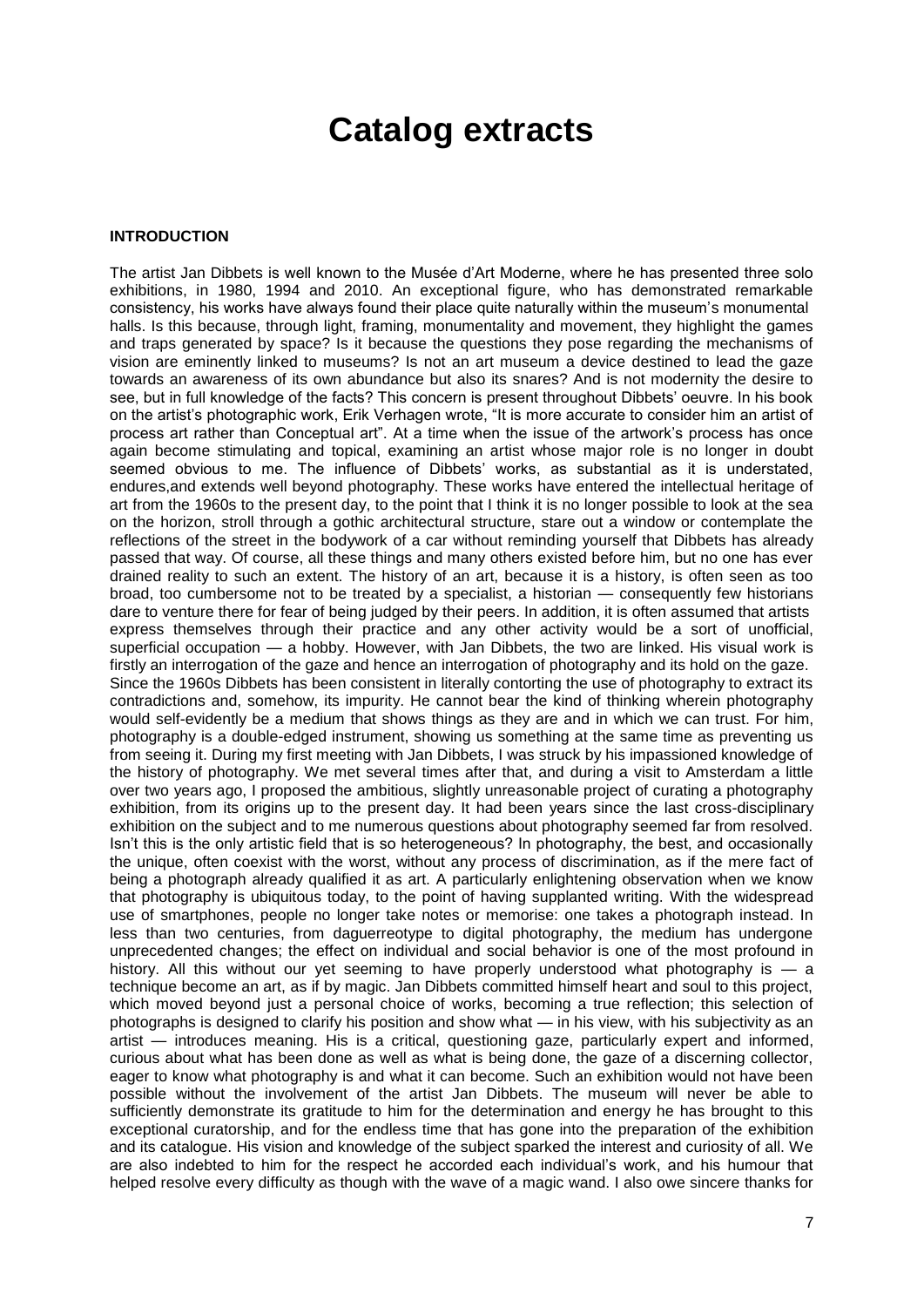their generous contributions to François Michaud, curator for the Musée d'Art Moderne, always adept in deploying considerable diplomatic skills, Hanna Boghanim, whose exacting and extraordinarily effective aid was equal to her herculean capacity for hard work, Olivia Gaultier, who helped the project's realization, and Hélene Studievic, the catalogue editor, who steered the course of a publication full of inventions and initiatives, with firmness, exactitude and generous good humour, within too tight a timeframe, as ever. I wish to express my special appreciation to Erik Verhagen, the discreet and elegant mediator between the Musée d'Art Moderne and the artist, as well as Kaayk Dibbets, whose presence alongside her husband Jan Dibbets is surely the cornerstone of this project. Lastly, I would like to thank the authors and many kind supporters who participated so generously towards the realization of this exciting undertaking. Nothing would have been possible without them.

**Fabrice Hergott,** Director at the Musée d'Art moderne of Paris

## **François Michaud, "Do Androids Dream of Electric Sheep?"**

(…) One of the concerns of this exhibition is to demonstrate that in photography the work of the forerunners — for whom technical experimentation was often a sufficient goal — fits fairly naturally with the issues that have surfaced over the last fifty years. When a painter ordered daguerreotypes of their paintings, it was mainly because they saw them as ancillaries that were more accurate and easier to obtain than an engraving. Printmaking has always called for a considerable technical skill that photographers were not immediately credited with: all the hand had to do, it was thought, was release the shutter, and the only calculations involved were those for focus, aperture and exposure time. Marcel Duchamp's interest in photography, whose workings he was able to observe in detail thanks to his friend Man Ray, was conditioned by this *disengagement* of the hand, which seemed to him to enable a short-circuit between the idea and the work, without the tediousness of a process that always called for some degree of virtuosity. Duchamp's affectation of disdain for all forms of artistic *production*  would rebound to the benefit of the photograph by underscoring its character as a non-physical work — a pure mental projection. For the artists of the 1960s who accepted the rhetoric of the primacy of the concept over actual production, photography was an obvious ancillary and an objective ally: it allowed them to *document* a process and record an action without burdening the resultant trace with an artistic value, which was thought to exist only in the idea and not in its concrete manifestations. As these artists saw it, this did not make the photograph an artwork — and a fortiori did not endow it with any exchange value. And yet, as for any kind of object, an increase in value always follows an increase in rarity. (…)

## (…) *Use value of the photograph; exchange value of the vintage image*

The art market has its own logic, which naturally enough consists in preferring an old print made by the artist themselves or under their direct supervision. The logic of the medium itself is different: it automatically entails duplication. Brassai, for example, made later prints of the images from *Paris by Night*, which had initially been reproduced using photogravure: in the book of the same name published in 1933 and, for some of them, in André Breton's *Mad Love* of 1937. The matter of the degree of originality of these different renderings of the same work can justifiably be raised here, from the point of view of both the artist and art historians; but most importantly it was this very multiplication, in different forms and different media, that made the series known and ensured its fame. That a *succès d'estime* should later trigger a quest for the original prints, or *faute de mieux* for the oldest possible ones, is of interest above all to collectors and curators; the public will continue to flock to the exhibitions and buy books or posters reproducing the same images. Should we take sides here? We would probably do better just to face facts: by virtue of the photograph's reproducibility there exist several *states* of the same image; they are much more numerous and varied than in the case of an etching and their respective *value* is distributed along a scale extending from *the highest exchange value to the greatest use value*. Museum policy is naturally to preserve and as far as possible exhibit the most original copies of a work. However, since the exhibitions *Hitchcock and Art: Fatal Coincidences* in 2001 and *The Movement of Images* in 2006, we have increasingly witnessed the practice of presenting movies in the form of video excerpts. This can probably be justified on technical grounds or the need to establish correlations between fixed and moving-image works whose presentation in full would be counter-productive. Having said this, we cannot help pondering the readiness with which we accept this kind of distortion of the original — a series of stills from a 35 mm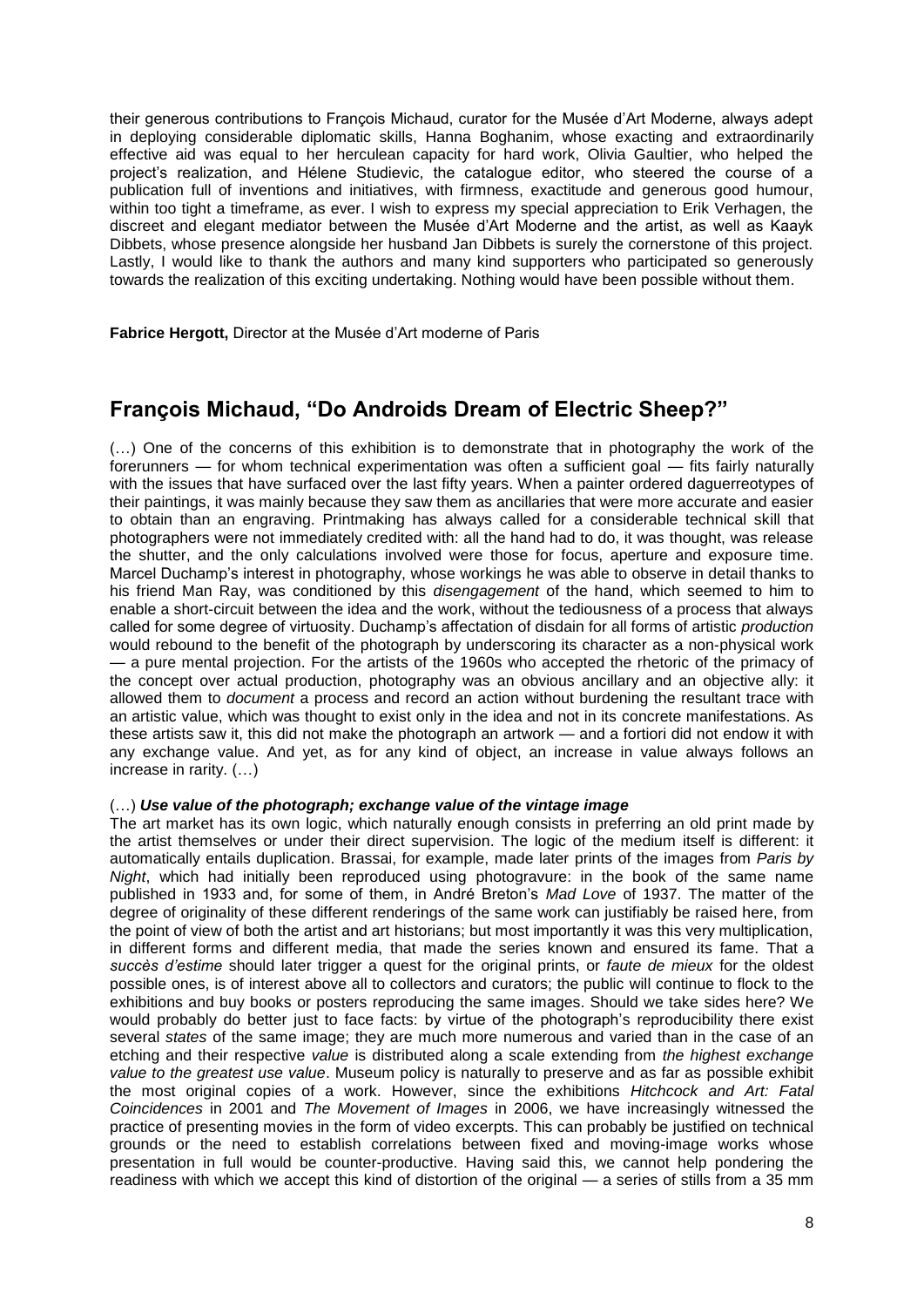film, for example, in the case of the cinema — while misgivings seem to prevail in respect of "exhibition prints" where photography as such is concerned. And yet in photography the production of duplicates with long-term display in mind was being justified for pretty much the same reasons and in the same terms some decades ago, before the ease of video drove us to the over-representation of moving images. The conservation imperative then seemed to underlie all the migrations between media. Nor is it uncommon today to see negatives shown on a video screen, out of concern for conservation — or for reasons of sheer facility. (…)

### (…) *The Hundred and One Dalmatians*

The artist's relationship with the original is always ambiguous. The collector's veneration for the authenticity of a print, or for the untouchable integrity of an earlier master's work, can be deliberately undermined by a living artist, precisely because they are "living" and still producing. Their oeuvre remains to be completed and the only constraints they face are those of the chosen medium, their own or their assistants' technical skill, and thus the possibility at a *given moment* of making something or other. How can you argue with that? All the objections we can raise to this approach are external: they have to do not with artistic creation as such, but with what surrounds, and perhaps, contextualises it. The copy is an integral part of learning; so much so that in Asia it takes precedence over the idea of originality. The reproduction is often the indispensable passport to discovery of a work for those denied the opportunity of seeing the original. René Magritte, who had worked in advertising in the 1930s — as what we would now call a *graphic designer* — always loved to see his work reproduced on postcards and posters. It was him, at least as much as Daguerre, that Marcel Broodthaers had in mind when he titled a set of photographs of tomatoes, vegetables and fish *Daguerre's Soup*. (…)

## **Jan Dibbets in conversation with Erik Verhagen "Stop Taking Photos!"**

## (...) *A tree with its roots*

**EV** How did you go about constructing this exhibition? You're neither a theorist nor a historian, and you're emphatic that you'd never given photography much thought before this project came up.

**JD** No, I'd never thought about photography from this point of view. I don't think artists should construct discourses or concepts out of what has gone before them — history, I mean; they should be thinking about what's *still to come*. And when I was asked to mount this exhibition, I felt it was maybe time to start doing just that. If somebody had put the idea to me fifteen years ago. I would have said no. But at the venerable age of almost seventy-five, why not? In fact I really enjoyed coming to grips with photography in another way, applying "new" parameters, and the outcome was different from anything I could have imagined. In a way, I relearned everything. Because I didn't actually know that much. I'd seen things here and there. But in the final analysis photography has never interested me in terms of its history or historiography. I'm drawn to art and to photography in an art context, but not to photography as such. We supposedly Conceptual artists never talked about photography perse.

**EV** Isn't that surprising for a self-styled photoconceptualist? I'm also thinking here of the fact that you were never big on theory.

**JD** You know that remark of Barnett Newman's about art history, that to him it's what ornithology is to birds? What point is there for an artist in relying on some theoretical system? Between artists we talked art, not theory. Conceptual art didn't exist back then. The label came along much later, and as so often happens, by the time the label comes along, the thing itself has vanished. 1973 was the end of Conceptual art. And that wasn't such a bad thing either. You know, ultimately Conceptual art got up my nose. It was pushed by fellow artists who made fun of me for using colour photography around 1970. For them only black and white was worthy of any interest. To come back to your question, all I can say is that when you set to work, theory's no help at all, because what you're embarking on doesn't exist yet. Theory can only get in the way. (…)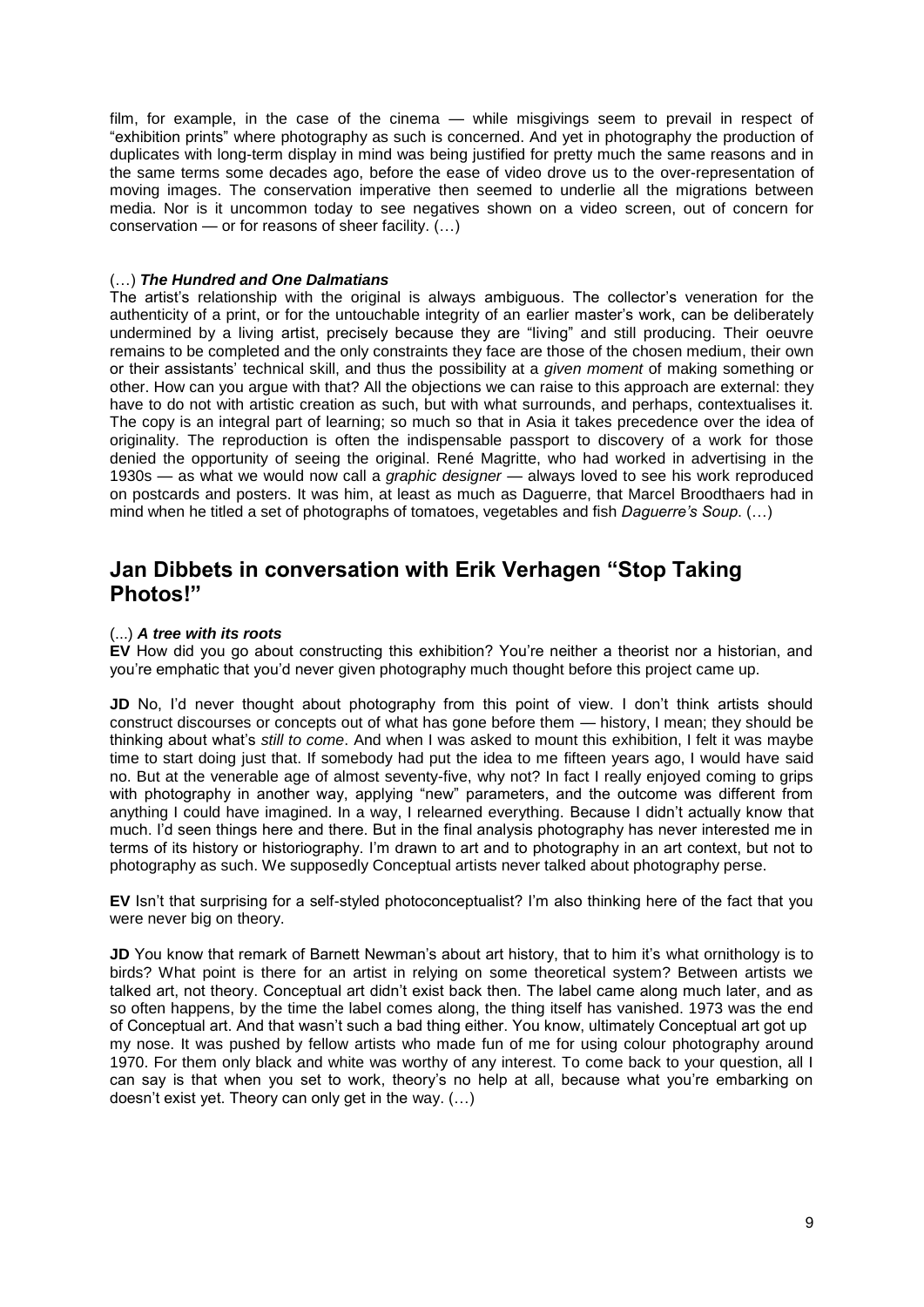## (…) *The what and the how*

**EV** Why does your exhibition open with a photograph of Ingres's *Comtesse d'Haussonville*?

**JD** The exhibition opens and closes with colour photographs. And for me, Ingres is both an artist and — this is a completely subjective judgement — the greatgrandfather of colour photography.

**EV** You say your exhibition is structured around the photographic *how* and not the *what*. Could you elaborate on that?

**JD** In documentary photography the emphasis is solely on the *what* — on what's being photographed. Everything's tied to this *what*. *What*, *what*, *what*. This, as I see it, is the most problematic aspect of photography. Let's say that in artistic terms, it's the least decisive aspect. The *how* — I'm talking about the creative, not the technical *how* — is much more important. The *how* that is often pushed aside, not to say eliminated. The deepest content is to be found in the *how*. True, a photograph of the assassination of a queen, even one taken accidentally by a threeyear- old, can be very interesting. It can end up being chosen Photo of the Year. But that moment has no significance for art. When Cézanne paints "from life", is the subject the most important thing? Of course not. The documentary photographer is always in search of what's happening, of *what's happened* — of something "interesting". And once again the photographer's stress is almost unfailingly on the *what*, whereas, at least in an artistic context, the opposite should be the case. And when you ask them about the *how*, the great majority of photographers are lost for words. They have no idea. (…)

## (…) *Intuitions*

**EV** Could you tell me some more about your choices as a curator; or to put it another way, is an exhibition organized by an artist different from one organized by a historian of art or photography?

**JD** With an artist there's no dodging the subjective, intuitive aspect. No avoiding the personal dimension. There's no doubt about that. The historian has a responsibility to history. I don't feel that.

**EV** And it doesn't interest you?

**JD** Not in the least. I lack the skills for playing that role. If I had them, I'd study art history.

**EV** We can take it for granted that you're going to draw fire for your choices and the resultant omissions. But an artist can allow themselves this kind of clear-cut point of view.

**JD** Right. Once again, I got a real kick out of devising this exhibition. But any curator specializing in photography knows more about all this than I do. that knowledge into an exhibition.

**EV** Your initial list of photographers was very different from the one you ended up with. Can you tell me something about the elimination process?

**JD** I started out with what I know — what I found interesting. And gradually I came across new things, new slants. As time passes the list takes shape and you get a clearer view of things. Then you see what needs to be eliminated and what could be added. Once again, it's not an exact science. My choices are intuitive — you can't prove anything. And something you just might be able to prove can vanish overnight. I'd like to be able to call the shots — to be really specific about what I'm trying to do — but that's not possible in the photographic domain.

**EV** There were still some documentary photographers on your initial list.

**JD** Right, but after chewing it over, I only kept Richard Long and Robert Smithson. It's true that they produced documentary images, but these referenced concrete, ephemeral reality states that were replaced by images. In the case of these two artists, the works I chose exist only as documentary traces.

**EV** What's your opinion of today's hyperinflation of photography, of the way we're being colonized by photos? Of the mobile phone revolution and so on?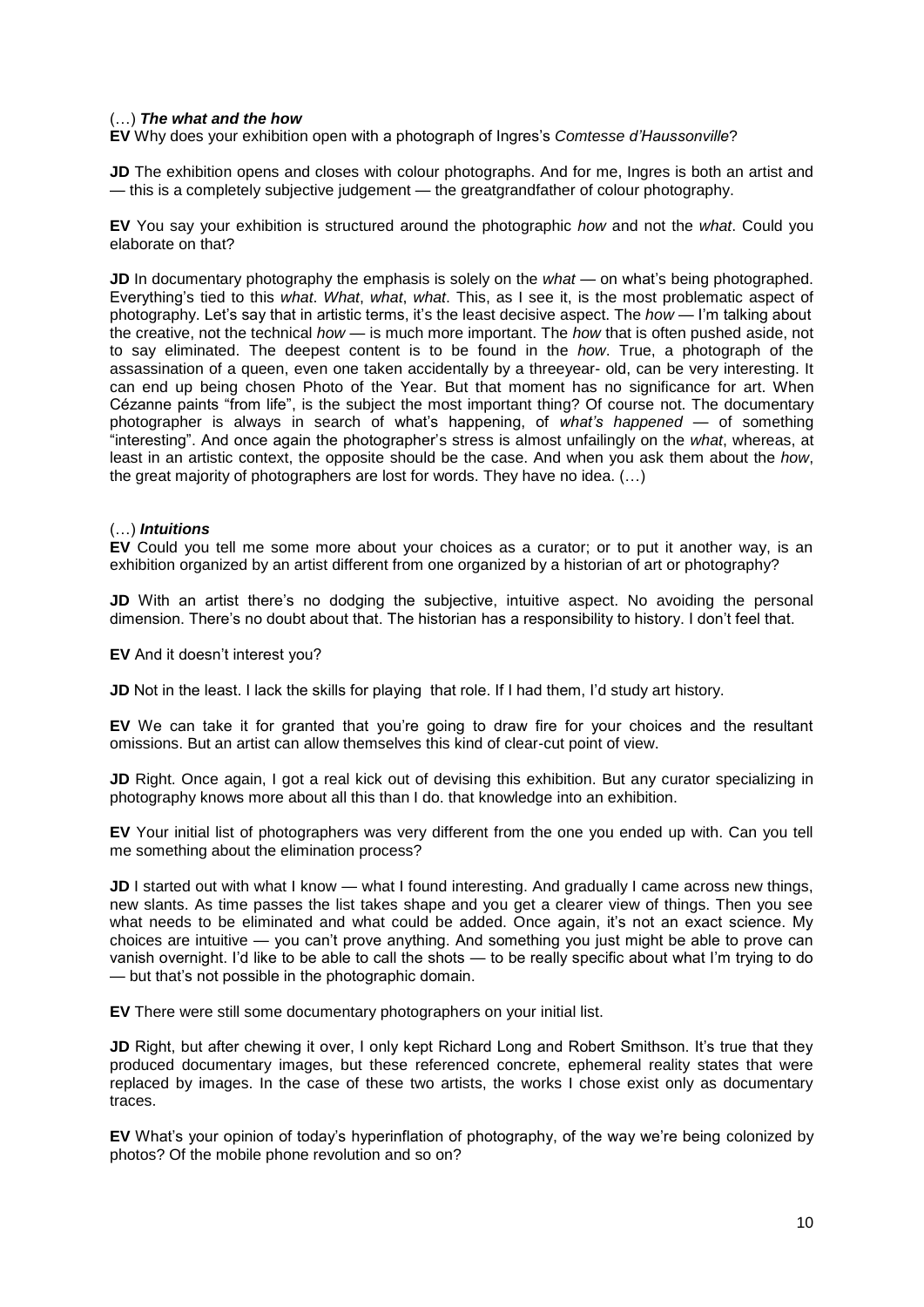JD My watchword is, "Stop taking photos!"2 We should institute a ten-year moratorium. Ban all photography. Ten years with no Internet, no Facebook. Nothing. I'm not talking here about some kind of romantic return to the past. I know that's impossible. But right now we've come to a point of incredible superficiality. Depth is dead. We have no time to think anymore. Right now we have all the potential for thinking more clearly than we used to, but actual reflectiveness is being held hostage, smothered, made impossible.

**EV** You couldn't go back to analogue?

**JD** No, it would be as if I'd gone back to black and white in 1971 on the grounds that it was more artistic. That would be nonsensical. Today is digital. Either you stop completely or you climb aboard. It's one or the other.

**EV** But isn't it scary to have to always bow down to the latest technology?

**JD** Not at all, it's just great! You think you're on the right track and suddenly it all falls apart before your very eyes. Photography's used to this kind of upset. Theoretically that could never happen to you with painting, but think again: if it was 1951 and as a European artist you'd been invited for a drink with Barnett Newman in his studio in New York, and all of a sudden there you were, looking at his blue painting with two zips, how do you think you would have reacted? That's far worse than discovering digital photography.

**EV** What I was trying to say — we've already talked about this — is that one of the advantages of painting is that it's never been *too* subject to repeated technical disruptions. Apart from two or three major revolutions — the coming of the fresco, the invention of oils, etc. — painting had been able to evolve in total "freedom". This seems to be more of an issue for photography. (…)

## **Hubertus von Amelunxen, "La Soupe de Daguerre or How the Ends Touch the Beginnings"**

(…) Yet a photograph, no matter how changed, processed, distorted or "artistic", is still a photograph. As Philippe Lacoue-Labarthe wrote, this in no way means that photography cannot be an art, but it definitely says, "that its entrance into that domain, if it takes place in one way or another, means that we can no longer think that domain, as it were, as that of art". 3 In the early 1850s Gustave Le Gray made a fervent plea for the distinctiveness of the photographic image to be acknowledged, and to be protected from industrialization and commercialization for the benefit of art. Photographs, he said, should be exhibited like paintings in museums, and people should be educated for the new gaze, for photography's new way of seeing.

Charles Baudelaire, by contrast, in his famous critique of photography of 1859, denied photography any proximity to art and expelled the "photography industry", as a modest servant ("the very humble servant"), to the realms of the sciences, archives, copies and travelogues. "But if it be allowed to encroach on the domain of the impalpable and the imaginary, upon anything whose value depends solely upon the addition of something of a man's soul, then it will be so much for worse for us!" Baudelaire surely suspected that this misfortune had already happened, that Pandora's vase had already been spilt. He also realized the decisive importance photography would have for art: "It will soon have supplanted or corrupted it altogether", viewers will regard the products of photography, of the "material science", as beautiful, and after a while it will have "diminished the faculty of judging and of feeling what are among the most ethereal and immaterial aspects of creation". 5 Dibbets' exhibition is not directly about Baudelaire: we cannot ask whether it would be possible — with reference to Lacoue-Labarthe — to conceive of Baudelaire as a photographer, and whether he who allegorically made seeing the scenario of the poem would recognize in a photograph the present alienated in an image, which was also at the origin of his poetics of modernism. Gustave Le Gray and Charles Baudelaire both welcomed photography, the one as a possibility of art, the other as a radical caesura in every form of producing and perceiving art.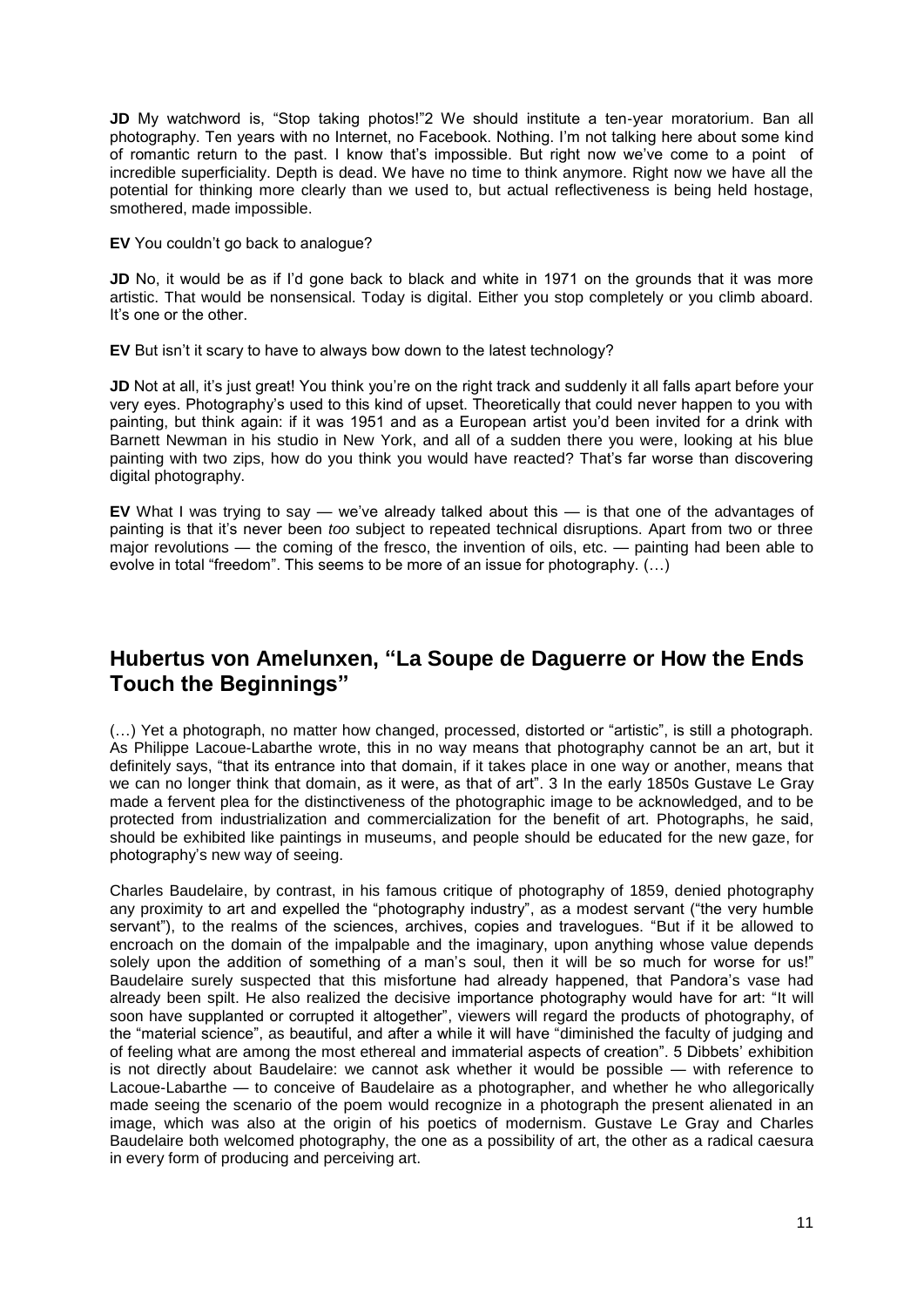More than a century later, as if it were a matter of affirming history once again, the photographer and artist Marcel Broodthaers made the picture *La Soupe de Daguerre* (1974): a kind of photographic camouflage consisting of twelve colour photographs arranged in three perpendicular rows, one beside the other, with a label like the one on a school copybook or a bottling jar placed in the centre, below the lowest row and bearing the title of the work written by hand — a written image. The two upper horizontal rows show different quantities of lovely round red tomatoes, in the third row there is a head of salad, some carrots and some scallions, all presented quite neutrally on different coloured backgrounds and arranged as if for a textbook on cooking, as teaching material for school or as ingredients in a cookery book. On the bottom row are two reproductions of drawings of fish, which differ only in the photographic exposure, and finally a reproduction of a single fish as if rising up for the fishhook that would drag it to its fate of ending up in *La Soupe de Daguerre*. The viewer in front of this chart could think that this *Soupe de Daguerre* was a fish soup with vegetables. In 1961, in his earliest essay on photography, Roland Barthes wrote that photography was of an "analogical plenitude". 7Hence the difficulty of describing it, or let us say hence the complexity of a description that adds something to the image's abundance. The denotation of the image is fulfilled by what it depicts, by an analogue abundance, so that every verbal addition involves a structural change in the meaning of what is shown. As an analogon, photography is a "message *without a code*". Unlike the other mimetic arts, such as drawing, painting or film, that have a "*denoted* message", the analogon, and also has a "*connoted* message", the style, the "period rhetoric" or the social consensus, photography has no code, according to Barthes. He uses the term "photographic paradox" for the fact that in photography "the connoted (or coded) message" develops out of a "message without a code". (…)